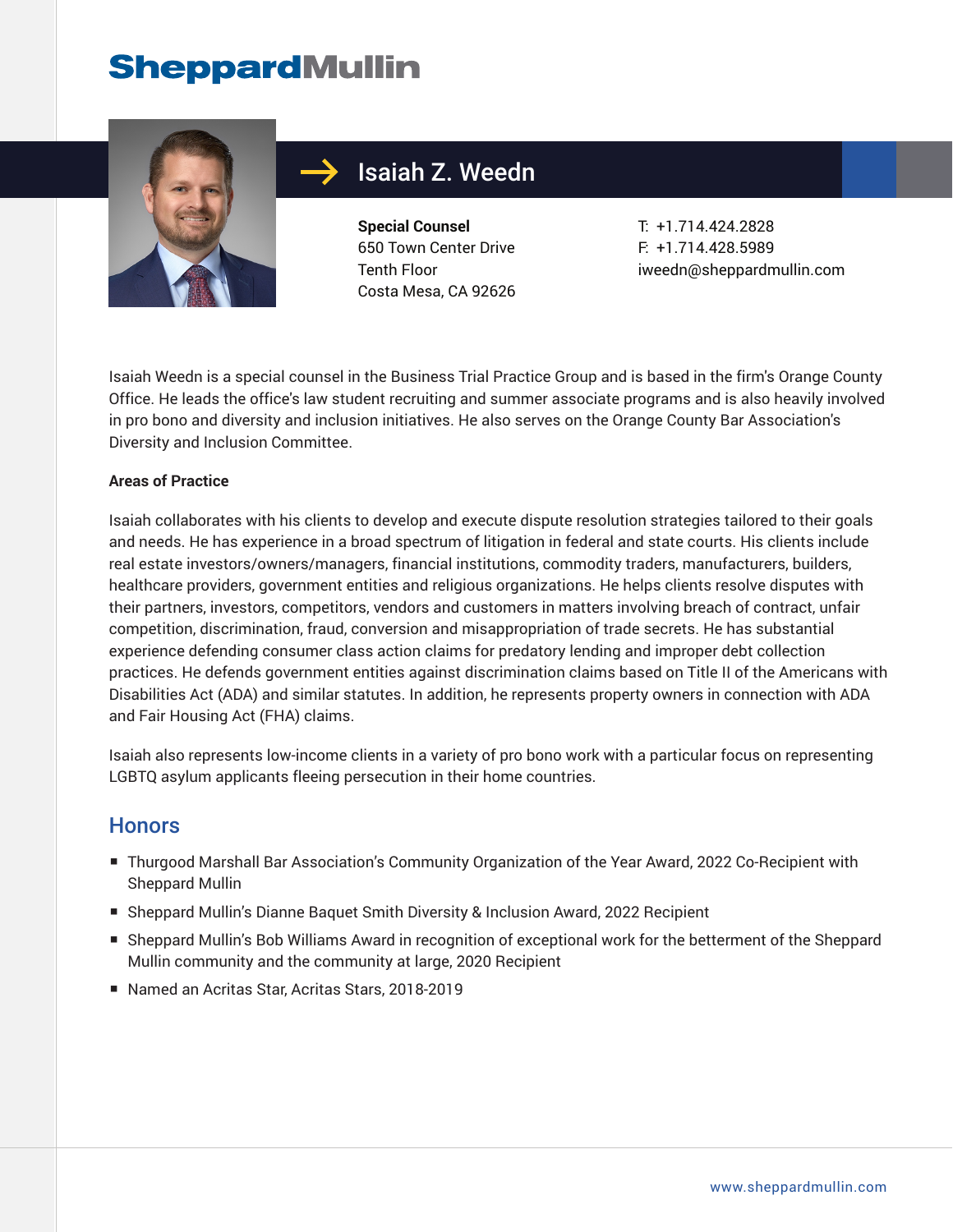## **Experience**

#### **Representative Matters**

Representation of a financial institution in bankruptcy court proceedings to recover improperly divested assets. The bankruptcy debtor owed Mr. Weedn's client nearly \$5 million and attempted to deceive the bankruptcy court and Mr. Weedn's client by claiming he either did not own an interest in or was merely a minority shareholder of certain corporations that owned valuable assets. In fact, the debtor was the 100% owner of and in complete control of the corporations, which he caused to transfer millions of dollars of assets to third parties after his bankruptcy filing. As sole trial counsel, Mr. Weedn proved the debtor and his accomplices' fraudulent scheme. The bankruptcy court entered judgment in Mr. Weedn's client's favor, determining the debtor was the 100% owner of the corporations and enabling the bankruptcy trustee to pursue recovery of the corporations' improperly divested assets from the various recipients.

Representation of a receiver in a contentious commercial foreclosure matter. Mr. Weedn's client was appointed as receiver for properties that included hundreds of multi-family, hospitality, commercial, single-family residential, restaurant, and mixed-use units. The defendants/owners of the properties belatedly objected to the receiver's fees, sought unauthorized discovery from the receiver in connection with his final report and account, and even took the extraordinary step of moving for an order holding the receiver in contempt of court. Mr. Weedn successfully blocked the defendants' discovery efforts, obtained a court order approving 100% of the receiver's fees, and defeated the defendants' motion for an order holding the receiver in contempt.

Representation of a wealth management firm in a lawsuit against its former employees for misappropriation of trade secrets. While they were employed by Mr. Weedn's client, two high-level executives secretly planned to steal and use non-public, confidential, and trade secret information to take to a competitor or start their own new, competing wealth management business, including information about: (a) high net worth clients, including highly confidential information concerning client names and contact information, assets under management, bank account balances, trading strategies, trust terms, planning goals, investment objectives, risk tolerance, assets, liabilities, income, expenses, taxes, and similar highly confidential client data; and (b) key employees, including information about their compensation, specialized expertise, level of involvement in specific client relationships, and similar highly confidential information. After a multi-day hearing, Mr. Weedn obtained a preliminary injunction against the scheming ex-employees, preventing them from using the misappropriated trade secrets. The dispute settled shortly thereafter on terms favorable to Mr. Weedn's client.

Representation of a financial institution in the defense of lender liability claims. Mr. Weedn's client loaned a large church more than \$28 million for the redevelopment of their Los Angeles campus. The borrower mismanaged the construction project, forcing Mr. Weedn's client to eventually foreclose on the property. The church responded by suing Mr. Weedn's client for damages in excess of \$50 million and taking various actions to prevent the client from selling the property post-foreclosure. Mr. Weedn removed the cloud on the property's title (permitting the client to sell it during the pendency of the lawsuit), defeated the vast majority of the plaintiff's claims via summary adjudication, and ultimately prevailed on the remaining claims after an eight-day jury trial. Mr. Weedn's client was awarded more than \$2 million dollars to compensate for the attorney fees and litigation costs the company was forced to incur during the lawsuit.

Representation of a California county in defense of ADA discrimination claims. Several community organizations filed suit against the county alleging discrimination against persons with mental and/or developmental disabilities in connection with the administration of a county-administered welfare benefits program. Mr. Weedn represented the county throughout the litigation and spear-headed approximately eight months of intensive, complex settlement discussions and multiple mediation sessions. After approximately two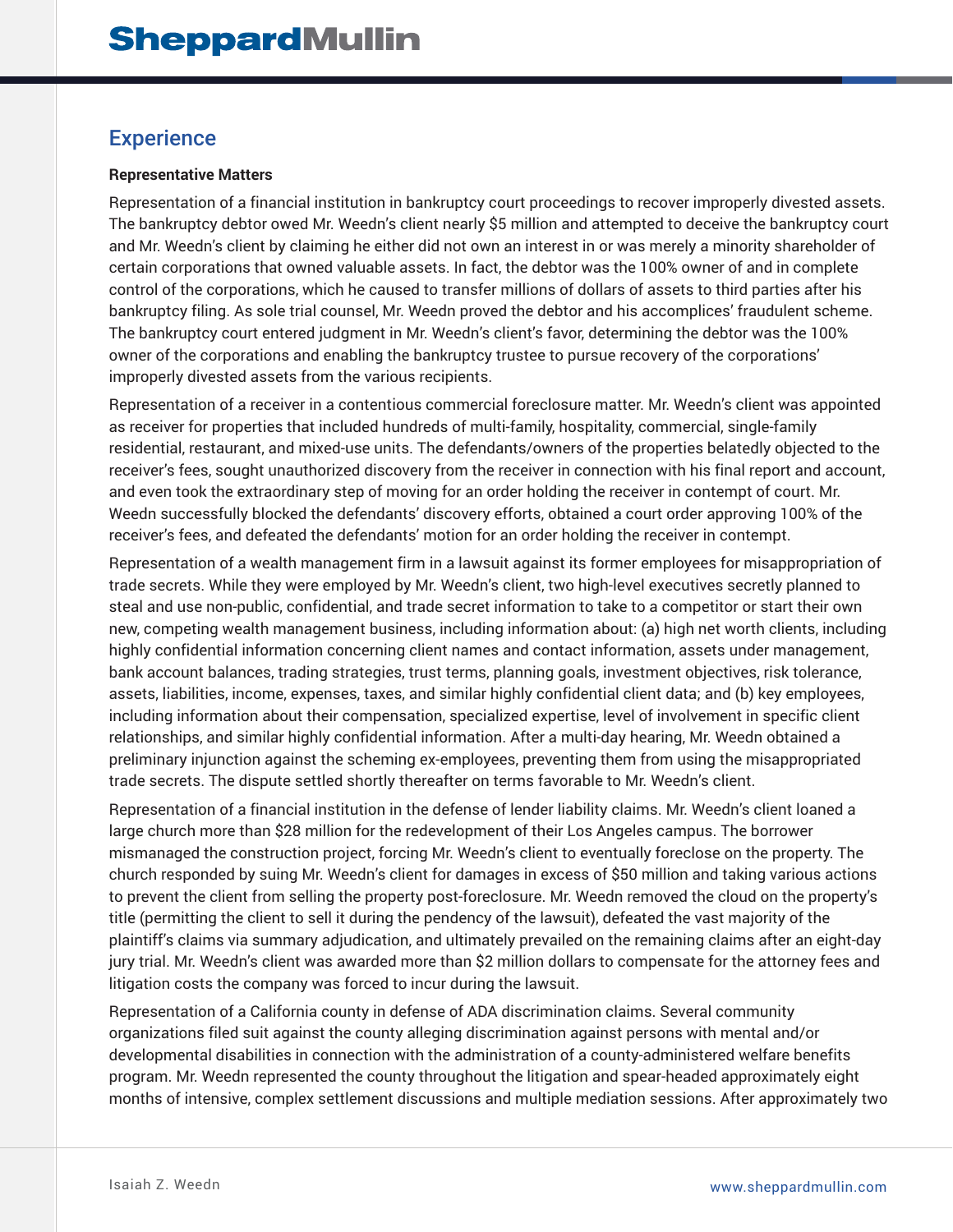years of litigation, the plaintiffs voluntarily dismissed their claims.

Representation of a financial institution in a breach of loan agreement and guaranty litigation. Mr. Weedn's client loaned a winery nearly \$5 million based in part on the owner's personal guaranty. The borrower failed to repay the loan and the guarantor filed for bankruptcy, representing that his assets were far less than what he had represented to Mr. Weedn's client to obtain the loan for his company. The guarantor then transferred virtually all of the borrower's valuable assets to another company to continue the business and avoid collection. Mr. Weedn prevailed at trial and obtained a judgement against the borrower for the full amount of the debt (plus interest) and later successfully moved to add the successor company to that judgment. Mr. Weedn also prevailed at trial against the guarantor in bankruptcy court and obtained a judgment denying the guarantor a bankruptcy discharge of his debt to Mr. Weedn's client.

Representation of a financial institution in a breach of guaranty arbitration. Mr. Weedn's client loaned a developer more than \$20 million for redevelopment financing of a historic, 1930's art deco office building located in Downtown Los Angeles. The development plan called for a luxury loft conversion that preserved the historic architecture, allowing the developer to obtain additional equity investment in exchange for historic tax credits. An entity related to Mr. Weedn's client provided this additional equity investment. The developer ultimately defaulted on the loan and Mr. Weedn's client foreclosed, leaving a deficiency of over \$13.5 million. The loan guarantor refused to pay the deficiency and later filed a separate counter-suit, claiming that Mr. Weedn's client and the related equity investor had colluded with one another from the very outset of the deal and that steps taken to preserve the historic tax credits had depressed the value of the building at the foreclosure sale. Prior to the arbitration, the guarantor proposed to settle all matters in exchange for a \$20 million payment by Mr. Weedn's client to the guarantor. Unfortunately for the guarantor, the arbitrator did not accept the guarantor's defenses and awarded Mr. Weedn's client the full amount of the deficiency plus all preaward interest – a total of more than \$18.5 million.

Representation of physicians/partners in an oncology practice. Mr. Weedn's clients elected to withdraw from their partnership with another oncologist. Their former partner responded by locking them out of the partnership's patient management system, preventing them from accessing records for patients under their care. Mr. Weedn quickly obtained a court order requiring the immediate release of his clients' patient records.

Representation of private equity firm in a land lease dispute with a Southern California municipality. Mr. Weedn's client had owned and sold a large multi-family residential property that was subject to a land lease with the municipality. A six figure portion of the purchase price was held back in an escrow account pending the municipality's final audit of the property's income. The municipality ultimately laid claim to the entire escrowed sum plus additional amounts for purported underpayments of amounts due under the land lease and auditor and attorneys' fees. A mediation ultimately resulted in Mr. Weedn's client receiving the majority of the escrowed sum with no liability for the municipality's auditor or attorneys' fees. Convincing evidence was presented concerning the clear inadequacy of the municipality's audit and the client's payment of all amounts due under the lease.

Representation of private equity firm in a contract dispute with its joint venture partner. Mr. Weedn's client and its joint venture partner were co-owners of two portfolios of large multi-family residential properties located in the Western United States. A dispute arose concerning the extensive remodeling and management of one of the portfolios' larger properties and litigation ensued. Mr. Weedn spear-headed documentation of the agreement that permitted the parties to settle their dispute while also preserving their ongoing business relationship.

Representation of a commercial property landlord in a lawsuit against a former tenant who vacated the premises several years prior to lease expiration. The tenant, a large electronics retailer, had been acquired by a competitor who proceeded to close many of the tenant's locations without compensating landlords. The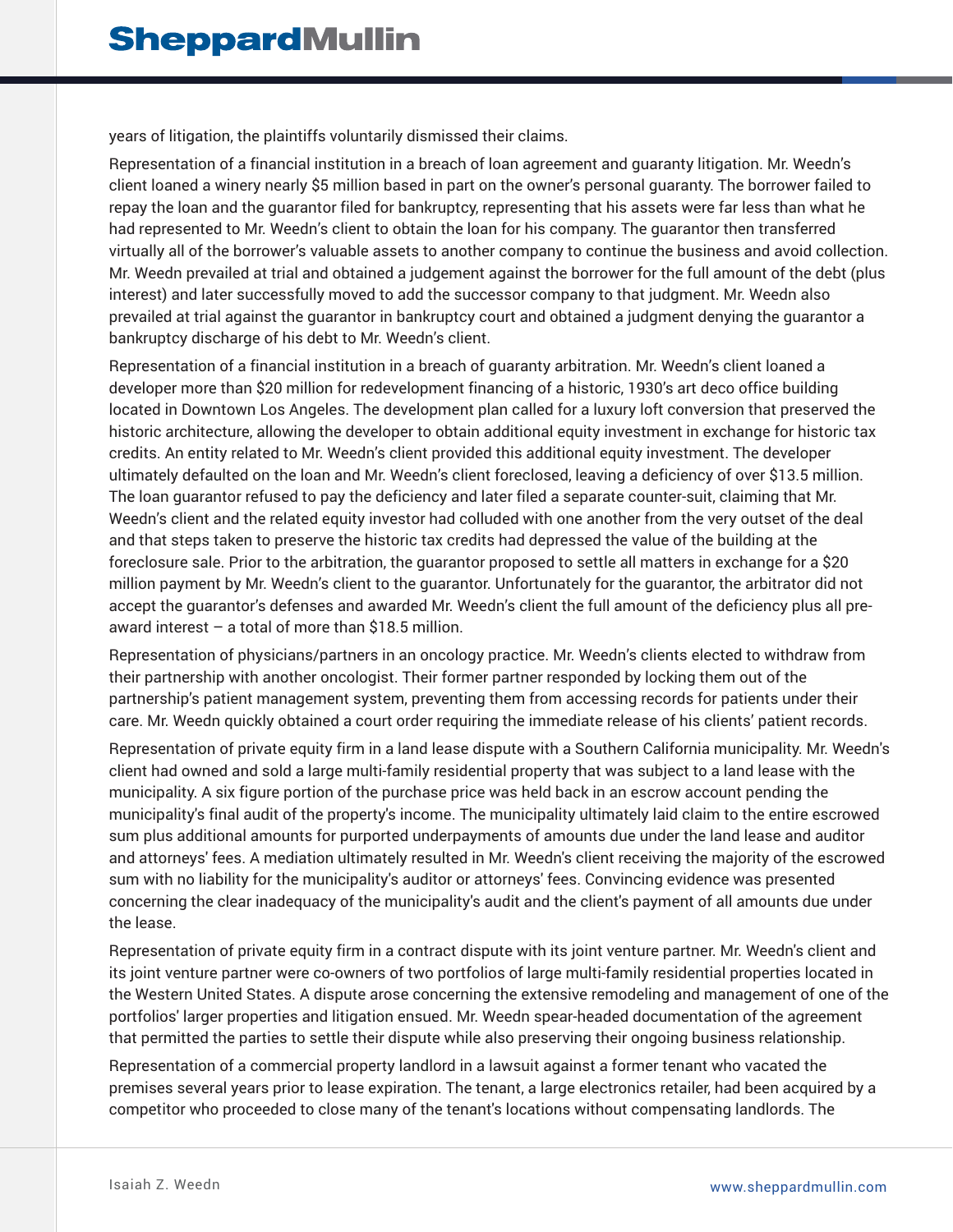defendant agreed to pay a seven figure sum in settlement after being sanctioned by the court and losing a motion to compel discovery concerning the relationship between the tenant and its new parent company.

Representation of a real estate investment firm in a lawsuit against the company's former head of sales and his new employer for breach of contract, breach of fiduciary duty, and misappropriation of trade secrets. The former head of sales left Mr. Weedn's client for a direct competitor, taking two key employees and a wealth of confidential business planning and sales lead information with him. The defendants agreed to discontinue use of all confidential materials obtained from Mr. Weedn's client, make guaranteed settlement payments to Mr. Weedn's client of \$2 million, and additional contingent settlement payments potentially totaling \$1.2 million.

Representation of a mortgage lender in a class action concerning disclosure of loan fees. Representatives of a putative class of mortgage borrowers accused Mr. Weedn's client of misrepresenting the various fees and costs associated with the origination of their mortgage loans and sought recovery of tens of millions of dollars. Class counsel demanded \$40 million to settle the case. Rather than take that offer, Mr. Weedn filed a motion for summary judgment arguing, among other things, that the alleged misrepresentations were immaterial in light of the fact that all borrowers had been fully informed concerning the amounts and types of fees they were being charged. The court agreed and the case was dismissed.

Representation of international metals trader in a breach of contract lawsuit against a metals dealer. Mr. Weedn's client had an oral contract to purchase 100 tons of metal from a Los Angeles based metals dealer. However, the market value of the metal nearly doubled before the dealer was required to ship it to the client. Instead of making good on the deal, the dealer sold the majority of the metal to other buyers at higher prices and delivered only 19 tons to Mr. Weedn's client. Mr. Weedn's client refused to pay for the metal delivered and filed suit against the dealer for additional damages. The dealer counter-sued Mr. Weedn's client and its CEO for breach of contract, civil theft, and fraud. After a nine day jury trial in Los Angeles Superior Court, a jury awarded Mr. Weedn's client every cent of its claim (worth in excess of \$1.2 million) and rejected the dealer's claims.

Representation of red light photo enforcement system provider in a breach of contract action against a municipality. Mr. Weedn represented the client in a week-long arbitration, resulting in an award in excess of \$1 million. Mr. Weedn also helped to defeat the defendant's subsequent attempt to have the arbitration award set aside by the Los Angeles Superior Court.

Representation of a Southern California-based manufacturer in a breach of contract lawsuit against a customer and its principal owner. Mr. Weedn's client had delivered more than \$1.5 million worth of material to its longtime customer. The customer not only failed to pay but also filed for Chapter 7 bankruptcy shortly after a lawsuit was filed. While continuing to pursue an adversary proceeding in bankruptcy court, a second lawsuit against the principal owner was launched in Nevada. This strategy resulted in Mr. Weedn's client obtaining title to a parcel of commercial real estate in Las Vegas and an additional six figure settlement payment.

Representation of engineering contractor and its majority shareholder in a suit by the minority shareholder alleging fraud and breach of a shareholder buy-sell agreement. The minority shareholder, whose shares had been fairly valued in accordance with the operative buy-sell agreement after his resignation from the company, alleged Mr. Weedn's clients had misled the appointed valuation professionals and insisted that his shares were worth several million dollars more than the results of the valuation indicated. After several months of litigation, Mr. Weedn negotiated a settlement pay-out to the minority shareholder that was significantly less than what the minority shareholder would have received had he simply accepted the original valuation.

Representation of computer accessories manufacturer in an embezzlement suit against the company's former CEO. As sole trial counsel, Mr. Weedn tried the matter through to verdict in the Orange County Superior Court. The trial resulted in a six figure judgment in favor of Mr. Weedn's client.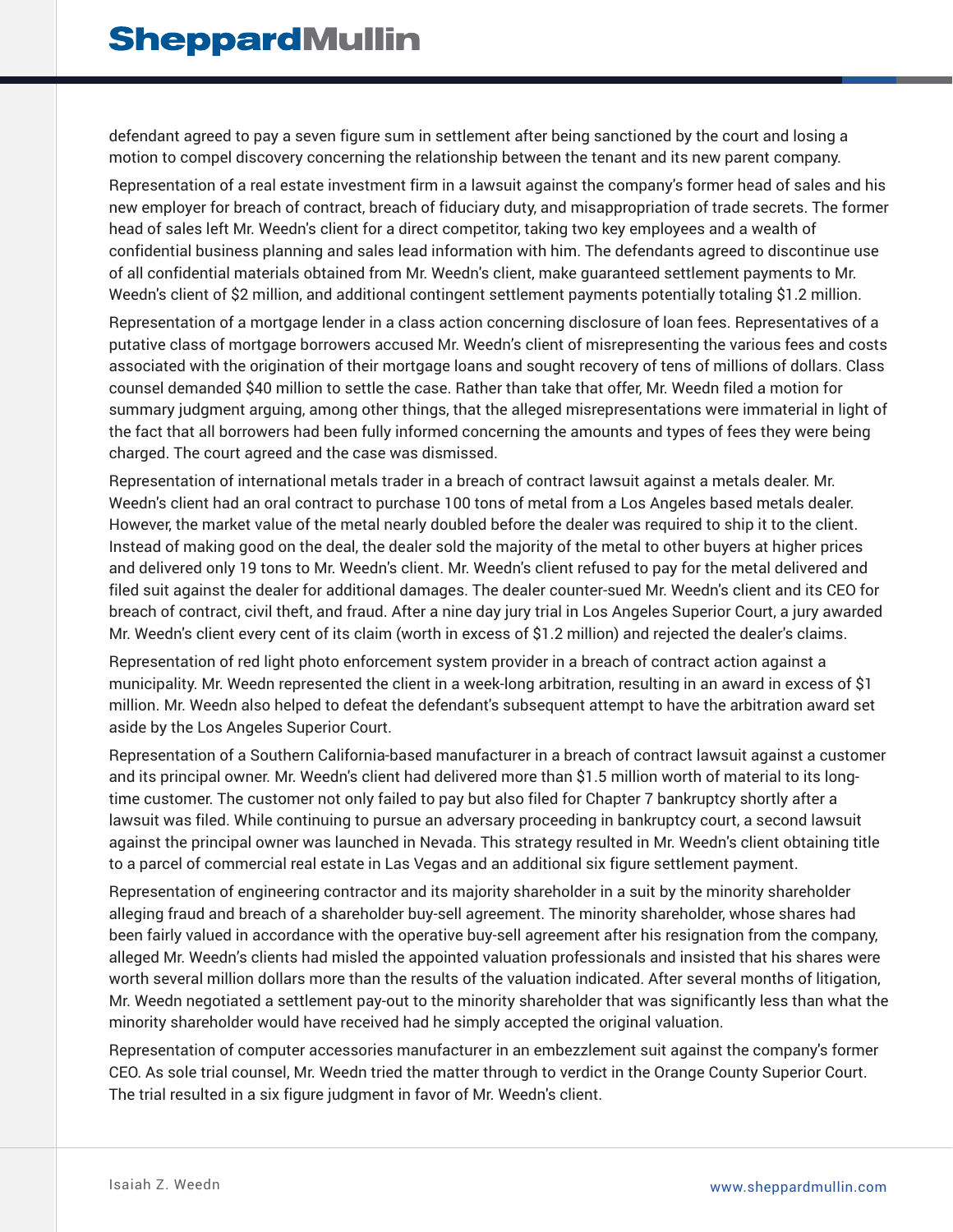Representation of a mobile technology company in a lawsuit against the company's former CEO and his new employer for breach of fiduciary duty and misappropriation of trade secrets. After filing suit in U.S. District Court, Mr. Weedn negotiated a very favorable settlement which included a pay out to his client in the high six figures.

## Articles

- Get The Most Out Of Your Attorneys Tips To Minimizing Expenses *Daily Journal*, 02.08.2010
- "Are You Entitled To A Free Building," *California Real Estate Journal Online*, August 24, 2009

#### **Class Action Defense Strategy Blog Posts**

■ "Everyone Gets To See The Evidence: The California Court Of Appeal Rejects an Attorneys' Fee Award Based On The Trial Court's In Camera Review Of Class Counsel's Billing Records," February 25, 2014

#### **Financial Institutions Law Blog Posts**

■ "The California Court Of Appeals Weighs In On Option ARM Class Actions," August 31, 2011

## Speaking Engagements

Mr. Weedn has been a guest lecturer at Chapman University on issues related to business litigation.

During 2005 and 2006, Mr. Weedn regularly delivered his presentation, entitled Legal Issues for the Start-up Business, at a monthly workshop for entrepreneurs presented by the Service Corp for Retired Executives' (SCORE) Orange County chapter.

### **Memberships**

Mr. Weedn is a member of the Association of Business Trial Lawyers and the Orange County Bar Association.

## **Practices**

Litigation Bankruptcy and Restructuring Bankruptcy Litigation

### **Industries**

Cannabis Construction Financial Services Healthcare